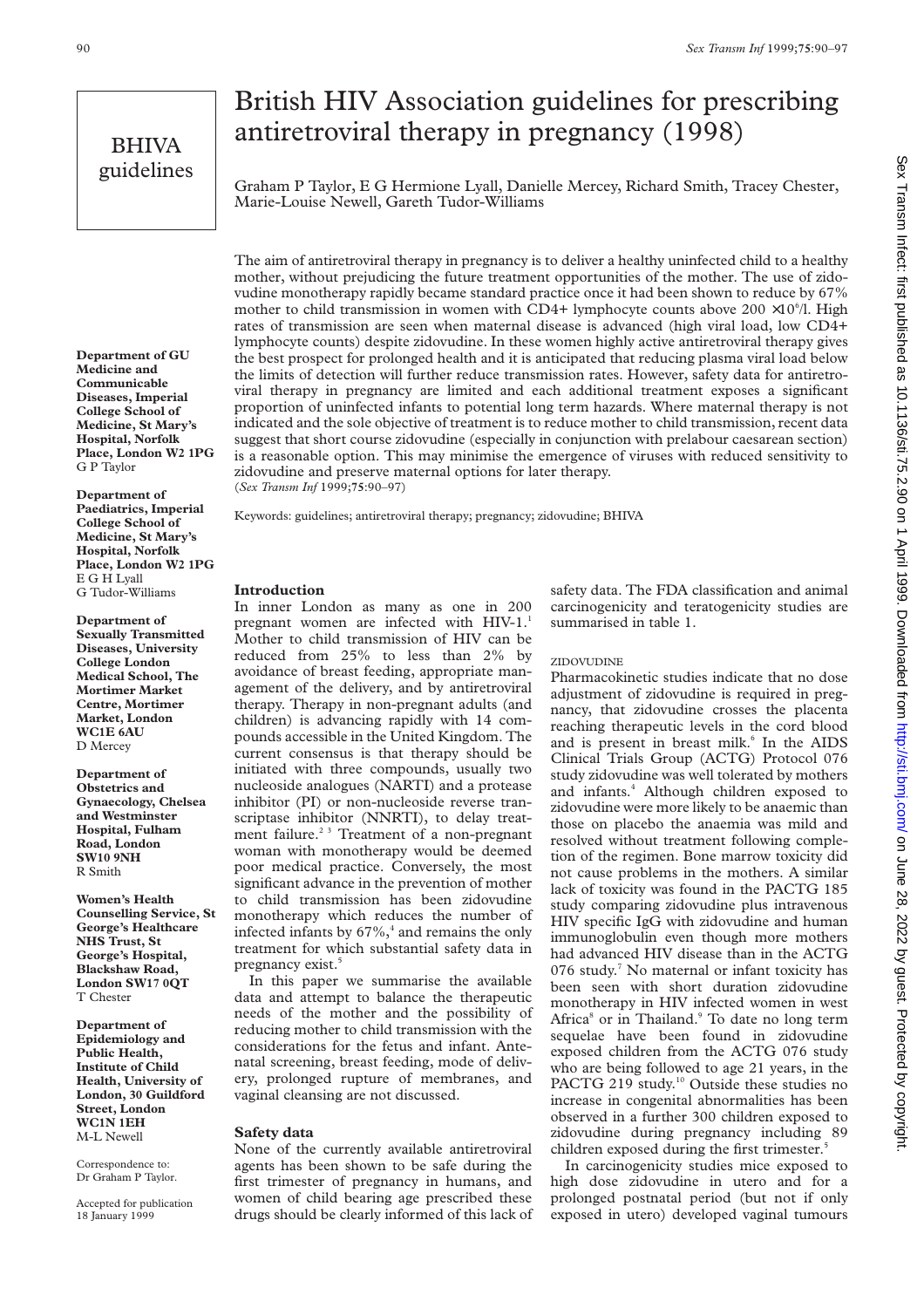in late adult life.<sup>11</sup> In mice, but not in humans, zidovudine is predominantly excreted unmetabolised in urine. Reflux of urine into the vagina is common in mice and the tumours may be a consequence of chronic chemical irritation. An increased incidence of solid tissue tumours has also been reported in adult CD-1 mice exposed to high dose zidovudine in utero.12 Whether this is relevant for humans will be determined by long term studies and by linking registers of perinatal antiretroviral exposure to death and cancer registries.

#### LAMIVUDINE

Lamivudine is well tolerated in non-pregnant adults and children and has been extensively used with zidovudine in dual and triple therapy. In a South African study zidovudine (250 mg twice daily) was compared with lamivudine (300 mg twice daily) and with the two combined (zidovudine 250 mg twice daily, lamivudine 150 mg twice daily).<sup>13</sup> Late pregnancy (therapy was initiated at week 38) did not significantly alter the handling of lamivudine, alone or in combination with zidovudine. In the neonates, clearance was slower than in older children and the recommended dose has been halved to 4 mg/kg/day. No toxicity was reported in the 20 mothers and children. Lamivudine crossed the placenta efficiently and was excreted in breast milk. In a retrospective study in Houston, 16 mothers were prescribed zidovudine with lamivudine during pregnancy from a mean of 18 (SD 7.8) weeks' gestation with no side effects. Of the seven infants born at the time of review one developed anaemia, but did not require transfusion.<sup>14</sup>

#### DIDANOSINE

Didanosine in pregnancy is under study in the ACTG 249 protocol which has included a pharmacokinetics study in 12 women of 26–36

weeks' gestation. Fifty per cent of didanosine excretion is by the kidneys and with the increased glomerular filtration rate and total body water of pregnancy the clearance of didanosine was significantly greater during pregnancy than 6 weeks post partum; however, no dose adjustment was recommended.<sup>15</sup> As predicted from animal studies, the placental transfer of didanosine is low, approximately 30%. The use of zidovudine with didanosine was encouraged and the combination was well tolerated by the mothers and infants.<sup>16</sup> Didanosine buffer commonly causes nausea, bloating, and diarrhoea. Peripheral neuropathy is reported and there is a small risk of pancreatitis particularly in patients with more advanced HIV disease. Didanosine should not be prescribed to patients with a history of, or other risk factors for, pancreatitis. Damage to other exocrine glands can result in a sicca syndrome.

#### OTHER NUCLEOSIDE REVERSE TRANSCRIPTASE INHIBITORS

Studies of stavudine with lamivudine and abacavir (1592U89) with lamivudine and zidovudine are under way in pregnant women but there have been no studies of zalcitabine or stavudine monotherapy. Pharmacokinetic data from monkeys indicate that less placental transfer occurs with didanosine and zalcitabine (30%–50% of maternal blood levels) than with stavudine (76%). Zalcitabine and stavudine are frequently associated with peripheral neuropathy. Abacavir is available through an expanded access programme in the United Kingdom. An occasionally fatal hypersensitivity reaction has been reported.

# **Non-nucleoside reverse transcription inhibitors**

# NEVIRAPINE

Nevirapine is the only NNRTI for which there are published pharmacokinetic data in preg-

*Table 1 Summary of safety data for licensed antiretroviral therapy*

|             | <i>FDA</i><br>pregnancy<br>category | Placental passage<br>[newborn:maternal drug ratio] | Long term animal carcinogenicity<br>studies     | Rodent teratogenicity                                   |
|-------------|-------------------------------------|----------------------------------------------------|-------------------------------------------------|---------------------------------------------------------|
| Zidovudine  | C                                   | Yes $[0.85]$ (human)                               | Positive (rodent vaginal tumours)               | Positive (near lethal dose)                             |
| Zalcitabine | C                                   | Yes $[0.3 - 0.5]$ (rhesus)                         | Positive (rodent thymic<br>lymphomas)           | Positive (hydrocephalus at<br>high dose)                |
| Didanosine  | B                                   | Yes $[0.5]$ (human)                                | Negative (no tumours, lifetime<br>rodent study) | Negative                                                |
| Stavudine   | C                                   | Yes $[0.76]$                                       | Not completed                                   | Negative (decreased<br>sternum calcium at high<br>dose) |
| Lamivudine  | C                                   | Yes $[-1.0]$                                       | Negative (no tumours, lifetime<br>rodent study) | Negative                                                |
| Saquinavir  | B                                   | Unknown                                            | Not completed                                   | Negative                                                |
| Indinavir   | C                                   | Yes (rats but low in rabbits)                      | Not completed                                   | Negative (extra ribs in rats)                           |
| Ritonavir   | B                                   | Yes (rats)                                         | Not completed                                   | Negative (cryptorchidism in<br>rats)                    |
| Nelfinavir  | В                                   | Unknown                                            | Not completed                                   | Negative                                                |
| Nevirapine  | C                                   | Yes $[-1.0]$ (human)                               | Not completed                                   | Negative                                                |
| Delavirdine | С                                   | Yes (rats)                                         | Not completed                                   | Ventricular septal defect                               |

A = adequate well controlled studies of pregnant women fail to demonstrate a risk to the fetus during the first trimester of pregnancy and there is no evidence of risk during later trimesters.

B = animal reproduction studies fail to demonstrate a risk to the fetus and adequate well controlled studies of pregnant women have not been conducted.

C = safety in human pregnancy has not been determined, animal studies are either positive for fetal risk or have not been conducted, and the drug should not be used unless the potential benefit outweighs the potential risk to the fetus.

D = positive evidence of human fetal risk based on adverse reaction data from investigational or marketing experiences, but the potential benefits from the use of the drug in pregnant women may be acceptable despite its potential risks.

X = studies in animals or reports of adverse reations have indicated that the risk associated with the use of the drug for pregnant women clearly outweighs any possible benefit.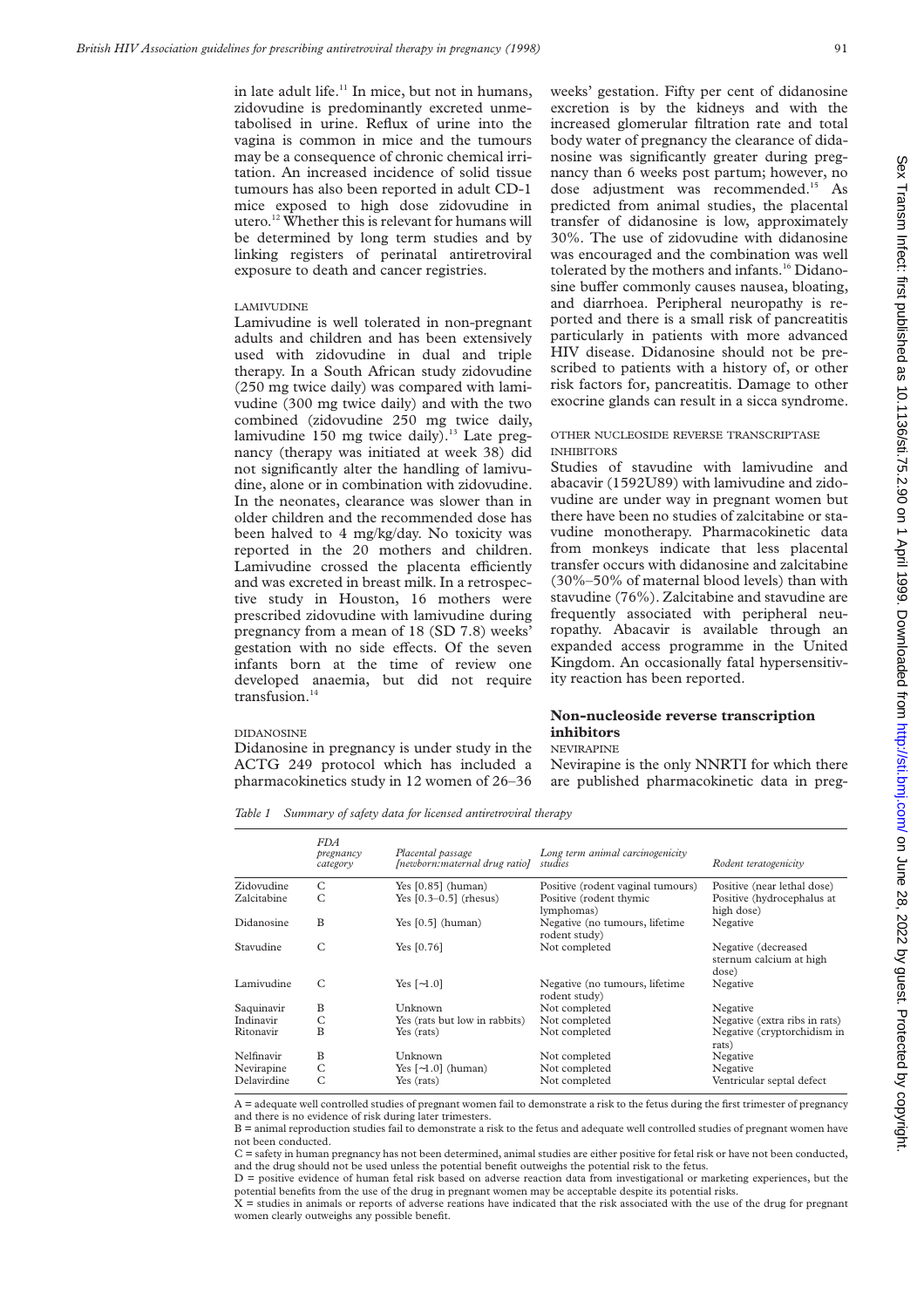nancy. Nevirapine's long half life (45 hours following a single dose in adults) is even longer in pregnant women (66 hours) and nevirapine crosses the placenta efficiently. A single dose of nevirapine administered to eight mothers during labour with an additional single dose given to the infant at 48–72 hours resulted in blood levels in the neonate which remained above the  $IC_{90}$  for 7 days.<sup>17</sup> No adverse events were reported, but numbers are small and there are no data from use earlier in pregnancy. A severe skin rash is the most commonly recognised side effect of nevirapine and liver function tests may become abnormal. In a retrospective study in London no side effects were seen in nine children exposed to nevirapine during the second and third trimesters of pregnancy.<sup>18</sup> An international multicentre study, including European centres, is under way to evaluate whether the addition of nevirapine to existing therapy will further reduce the risk of mother to child transmission (PACTG 316).

#### DELAVIRDINE

Delavirdine is generally well tolerated with rash and abnormal liver function tests the most common side effects. Thrice daily dosing and high tablet count (12/day) are disadvantages. It is licensed in the United States and available through an expanded access programme in the United Kingdom. There are no data from pregnant women.

#### EFAVIRENZ

Efavirenz (DMP266) is available through an expanded access programme but women must not be pregnant and must agree to use barrier and non-barrier methods of contraception. Although rodent studies had been normal teratogenicity was noted in cynomolgus monkeys, with severe defects (anencephaly and microphthalmia) in 3/13 fetuses (Dupont, communication to investigators, 1998).

#### PROTEASE INHIBITORS

Protease inhibitors (PIs) have become an integral part of combination therapy in adults and children. Recruitment to studies of pregnant women in the United States were temporarily halted following the observation of increased premature labour in women receiving combination therapy which included PIs.<sup>19</sup> These studies have resumed with more stringent entry criteria which exclude women with advanced HIV disease or a history of preterm deliveries.

## *Saquinavir*

Saquinavir has been the best tolerated of the PIs but only 4% of the dose of hard gel capsules is bioavailable in healthy volunteers. Bioavailability has improved with the new soft gel formulation but the recommended dose has also been increased from 600 mg to 1200 mg three times daily (18 capsules per day). A Thailand/UK pharmacokinetics study of zidovudine, lamivudine, and soft gel saquinavir is under way.

## *Ritonavir*

Ritonavir is more poorly tolerated, with perioral paraesthesia, nausea, vomiting, and diar-

rhoea, and as patients often require long term antiemetic and antidiarrhoeal therapy ritonavir may not be preferred in pregnancy. Recruitment to an ACTG pharmacokinetics study of ritonavir in pregnancy has started.

# *Indinavir*

Indinavir is associated with new onset diabetes and a worsening of established diabetes and may therefore compound gestational hyperglycaemia. Hypercholesterolaemia and hypertriglyceridaemia occur within weeks of therapy, while changes in body fat distribution, particularly tender breast enlargement, may cause distress in some women. Elevated liver enzymes are common and hyperbilirubinaemia although conjugated may compound neonatal jaundice. Haemolytic anaemia has also been reported while crystallisation of indinavir in the renal tract precipitates renal stones which could damage the immature renal system. In the Swiss cohort one child exposed to indinavir, zidovudine, and lamivudine from the first trimester was born with biliary atresia, $19$  a rare congenital malformation. A combination of indinavir, lamivudine, and zidovudine in pregnancy is being studied.

## *Nelfinavir*

Nelfinavir appears to be better tolerated than ritonavir and indinavir but diarrhoea is a common and troublesome side effect. The ACTG 353 study will determine the pharmacokinetics of nelfinavir in pregnant women.

# **Antiretroviral therapy to prevent HIV mother to child transmission**

Only zidovudine has been shown to prevent mother to child transmission in controlled studies. The ACTG 076 study was stopped following an interim analysis of the first 363 evaluable infants which showed a 67% reduction in transmission from 25.5% to  $8.3\%$ .<sup>4</sup> The zidovudine regimen is detailed in table 2. The majority of women were in good health, only 5% had received prior zidovudine therapy and all had a CD4+ lymphocyte count greater than  $200 \times 10^{6}$ /l. The median CD4+ lymphocyte count at baseline was  $550 \times 10^{6}/1$  and the median plasma viral load (measured by RT-PCR and bDNA assays) was 5700 HIV RNA copies per ml. In the final analysis of all 402 evaluable infants transmission rates were 22.6% in the placebo arm and 7.6% in the zidovudine arm.20 Following the publication of these results the use of zidovudine monotherapy by pregnant women aware of their HIV infection has risen from 22% to  $89\%$ ,<sup>21-24</sup> with transmission rates falling from 19% to 8% and from  $14\%$  to 5% in New York/Puerto Rico<sup>21</sup> and France<sup>22</sup> respectively. Evidence from the PACTG 185, study in which the women had a median baseline CD4+ lymphocyte count of  $306 \times 10^{6}$ , a median viral load of 18 500 HIV RNA copies per ml plasma, and 21% had previously taken zidovudine for extended periods suggests that zidovudine is also effective in women with more advanced disease.<sup>7</sup> This study of passive immunotherapy was terminated early because the overall transmission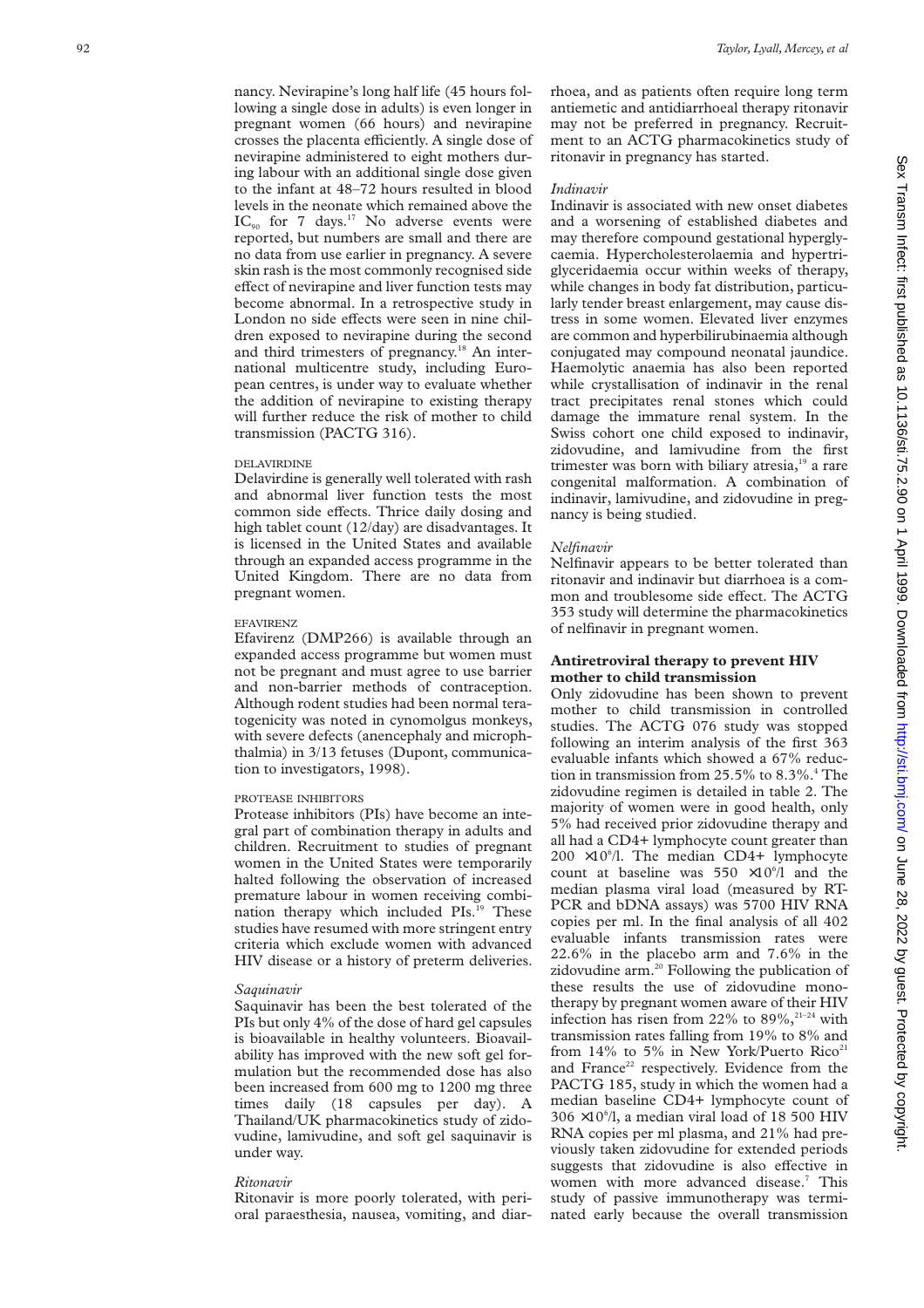*Table 2 Recommended doses of antiretroviral therapy during pregnancy*

|                                                       | $ACTG$ 076 <sup>4</sup>                       | London group                                           |
|-------------------------------------------------------|-----------------------------------------------|--------------------------------------------------------|
| Zidovudine                                            |                                               |                                                        |
| Maternal dose                                         |                                               |                                                        |
| during 2nd and 3rd<br>trimesters                      | 100 mg five times/day                         | 250 mg twice daily                                     |
| Intrapartum                                           |                                               |                                                        |
| Loading dose $\star$<br>Maintenance dose <sup>+</sup> | 2 mg/kg IVI over 1 hour<br>1 mg/kg IVI hourly | 2 mg/kg IVI over 1 hour<br>1 mg/kg IVI hourly          |
| Neonatal dose                                         | 2 mg/kg four times daily<br>for 6 weeks       | 2 mg/kg four times daily for 3<br>weeks                |
| Lamivudine                                            |                                               | Johnson et $al^{13}$                                   |
| Prepartum weeks 38-40                                 |                                               | 150 mg twice daily                                     |
| At onset of labour                                    |                                               | 150 mg immediately                                     |
| Neonatal                                              |                                               | 2 mg/kg twice daily                                    |
| Didanosine                                            |                                               | ACTG 24915 16                                          |
| Prepartum                                             |                                               |                                                        |
| 3rd trimester                                         |                                               | 200 mg twice daily >60 kg<br>125 mg twice daily <60 kg |
| Intrapartum                                           |                                               |                                                        |
| Loading dose                                          |                                               | 1 mg/kg IVI over 1 hour                                |
| Maintenance dose                                      |                                               | $0.25$ mg/kg/h IVI                                     |
| Nevirapine                                            |                                               | ACTG 250 <sup>17</sup> and 316                         |
| At onset of labour                                    |                                               | 200 mg immediately                                     |
| Neonatal                                              |                                               | 2 mg/kg immediately at 48-72<br>hours                  |
| During 2nd and 3rd<br>trimesters‡                     |                                               | 200 mg once daily for 2 weeks                          |
|                                                       |                                               | 200 mg twice daily thereafter                          |

\*Start as early as possible in established labour and at least 1 hour before elective caesarean section.

†Continue until the cord clamped.

‡This dose regimen has not yet been confirmed in pregnancy by pharmacokinetic studies.

rate was only 4.8% and a much larger study would be necessary to demonstrate any benefit of anti-HIV IgG. It is not possible to comment on the efficacy of lamivudine, didanosine, or nevirapine in preventing mother to child transmission from the aforementioned studies.

Although short duration improvement was seen with zidovudine monotherapy in patients with advanced  $AIDS^{25}$  zidovudine alone does not prolong survival in asymptomatic subjects.<sup>26</sup> Viral load is reduced by approximately  $0.5 \log_{10}$  RNA copies per ml following which HIV-1 quasispecies with mutations which confer reduced sensitivity to zidovudine are selected and viral load returns to baseline after approximately 6 months of therapy. In the ACTG 076 study the median viral load reduction from baseline at the time of delivery was only  $0.24 \log_{10}$  copies per ml but zidovudine was effective at all levels of viral load and it is unlikely that viral load reduction alone is responsible. Similar benefits of zidovudine have been noted with prophylaxis following occupational exposure; transmission is reduced from  $0.3\%$  to  $0.1\%$ <sup>27</sup> It is not known whether other therapies would have this prophylactic effect.

Some light on the contribution of the prepartum, intrapartum, and postpartum components of the 076 regimen has been shed by two recent publications. In an observational study from New York State transmission rates were 28.8% in mother-infant pairs who did not receive zidovudine, 5.2% in those who started zidovudine antepartum, and 9.2% among 87 infants where zidovudine was only commenced during delivery or the neonatal period. Starting zidovudine more than 48 hours after delivery did not offer any protection.<sup>28</sup> In Thailand, zidovudine 300 mg twice daily from the 36th week of gestation and every 3 hours by mouth during labour has been compared with pla-

cebo. All women were provided with formula feeds and advised not to breast feed but there was no neonatal component. There were 17/193 (9.2%) transmissions to the children exposed to zidovudine compared with 35/198 (18.6%) in the placebo arm, a 51% reduction. The median CD4+ lymphocyte count in the mothers at baseline was 428 and 410 respectively.<sup>9</sup> The smaller effect found in Thailand (compared with the ACTG 076 study) may have been due to the omission of the neonatal component, the deferred start of prepartum component, differences between the cohort, or obstetric factors. These data suggest that zidovudine should be offered to all mothers and their infants however late in pregnancy they present.

## **Maternal viraemia and mother to child transmission**

Many maternal factors have been associated with an increased risk of mother to child transmission including more advanced disease, lower CD4 counts, and higher viral loads, all of which are closely related. A meta-analysis of nine studies of transmission based on 1115 mother-infant pairs describes the relation between viral load and transmission.<sup>29</sup> In the absence of zidovudine viral loads  $\geq 10000$ copies per ml were associated with 37% transmission loads of 1000<9999 with 15%. While zidovudine was associated with a 50% reduction in transmission both above and below 10 000 copies per ml, the scope for further improvement especially in those mothers with higher viral loads is clear. In Europe, Mayaux *et al* found that viral loads of 1000 copies per ml were associated with 2% transmission while 40% of babies are infected if the maternal viral load is  $>100 000$  copies per ml.<sup>30</sup> Although viral load is more predictive, stratification by CD4 lymphocyte count produces similar results. In the PACTG 185 study, the risk of transmission with zidovudine therapy was 3.3% if maternal CD4 lymphocyte count was  $>200 \times 10^{6}$ /l compared with 9.5% if the count was  $\langle 200 \times 10^6 / 1 \rangle^7$  It is anticipated that regimens which reduce plasma viraemia to below 500 copies per ml will substantially reduce the risk of transmission. However, transmissions have occurred when plasma viraemia was undetectable (less than 1000 to less than 200 copies/ml), $30-32$  perhaps because viral load in genital tract secretions can differ from that in plasma. $33 \frac{34}{1}$  As many women with HIV in the United Kingdom have non-B HIV genotypes, which may give falsely low or undetectable results in viral load assays we recommend using two assays, which utilise different nucleotide sequences to bind or amplify the target.

Viral load reduction in pregnancy with lamivudine 300 mg twice daily alone or lamivudine 150 mg twice daily plus zidovudine 250 mg twice daily appears to be the same as in non-pregnant adults, about  $1.5 \log_{10}$ .<sup>35</sup> In the South African study, lamivudine and/or zidovudine were given only from the 38th week of pregnancy so the duration of response was not determined. However, in a small study in Lon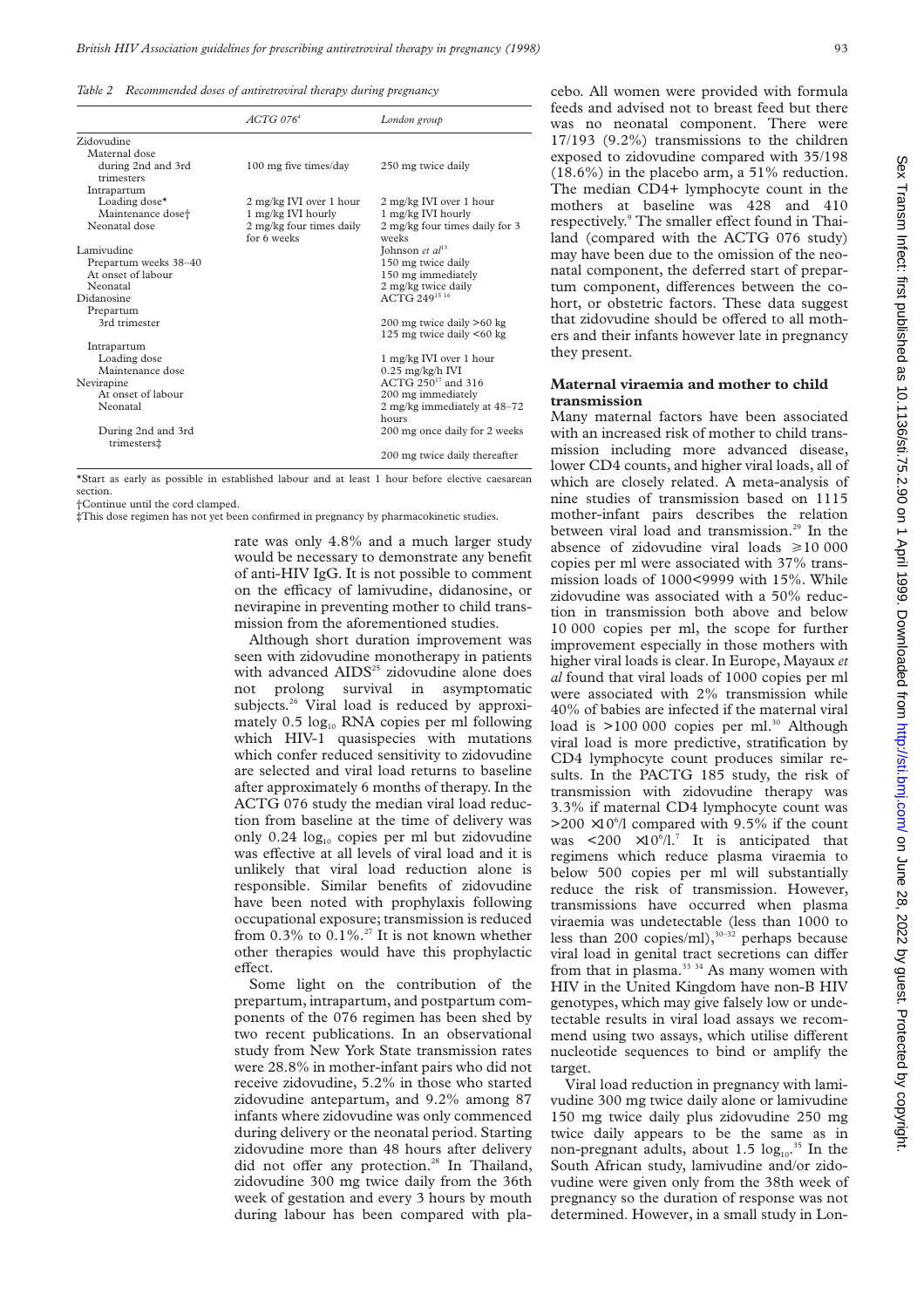don, where women with more advanced HIV disease (CD4 count <200  $\times$ 10<sup>6</sup>/l or viral load >30 000 HIV RNA copies per ml plasma) were treated with zidovudine and lamivudine from the start of the second trimester, a  $1.5 \log_{10}$ reduction in viral load was observed at the time of delivery, after a mean of 17.6 weeks on therapy.36 Although no transmissions occurred the M184V mutation in the RT gene which denotes reduced lamivudine sensitivity was detected in plasma from four of five mothers at or before delivery. The rapid appearance of M184V is well recognised in non-pregnant populations.37

## **Maternal considerations**

It has become clear from the Multicenter AIDS Cohort Study that plasma viral load is the single most useful prognostic marker in HIV-1 infected men.<sup>38</sup> In this cohort, for people with a baseline CD4+ cell count of  $\langle 350 \times 10^6 / 1 \rangle$  the probability of progressing to an AIDS defining illness within 9 years of the baseline blood sample was 95.6% if the plasma viral load was >30 000 copies per ml (as measured by bDNA testing) but about 30%, if the viral load was <3000 copies per ml.

Limited viral load reduction is seen with zidovudine monotherapy (~0.5 log<sub>10</sub>), a more sustained  $1.5 \log_{10}$  reduction with two NARTIs while viral load reductions in the order of 2.5  $log_{10}$  are routinely observed with triple combinations. The duration of response is also much longer (but may not be indefinite) and the majority of patients can anticipate a reduction in viral load to below 500 copies per ml. Significant clinical benefit with combination NARTI therapy compared with monotherapy<sup>39-41</sup> and a good correlation between viral load reduction and clinical response has been demonstrated.<sup>42</sup> However, failure to fully suppress viral replication results in viral resistance and although resistance is not the only cause of therapeutic failure cross resistance occurs between some NARTIs.<sup>43</sup> Compared with dual therapy significant improvement in clinical outcomes with triple therapy has been reported.<sup>44</sup> The optimal time to start therapy has not been determined but plasma viral load, CD4+ lymphocyte counts, and clinical status are used as guides.<sup>2 3 45</sup> Similarly the optimal combination even for non-pregnant women is uncertain but published guidelines recommend initiating therapy with at least three drugs, commonly two NARTIs and a PI or NNRTI.<sup>2 3 45</sup>

## **Recommendations for the pregnant mother**

ASYMPTOMATIC MOTHERS WITH HIGH CD4 LYMPHOCYTE COUNTS AND LOW PLASMA VIRAEMIA (FIG 1 TRACK A)

How "high" CD4+ lymphocyte count and "low" viral load are defined will vary not only between centres, in part owing to the use of different viral quantification assays, but over time as experience with antiretroviral therapy in non-pregnant subjects modifies practice. Therefore, a range rather than absolute values is suggested in figure 1. Antiretroviral therapy

would not be recommended if these women were not pregnant. Rouzioux *et al* estimated that less than 2% of mother to child transmission occurred before the third trimester.<sup>46</sup> Data from the International Twin Registry<sup>47</sup> and mode of delivery studies $48-50$  also highlight the importance of labour in mother to child transmission. We therefore conclude that zidovudine monotherapy according to the ACTG 076 regimen (see table 2) remains a reasonable option for these women but recommend that treatment is deferred until the third trimester to reduce the likelihood of resistance developing and to reduce fetal drug exposure. Although it would appear from the Thai data that the maternal component may be started as late as gestational week 36, there is a risk that mothers may miss therapy altogether when premature labour, which is associated with increased transmission risk, occurs. Transmission rates of <2% achieved when zidovudine monotherapy is combined with an elective caesarean section $48-50$  suggest that this is a valid option although short course, combination therapy may be preferred by some mothers.

Is dual therapy justified in a pregnant woman? While there is clear evidence that dual therapy with NARTIs defers progression to AIDS and prolongs life compared with monotherapy<sup>39</sup> <sup>40</sup> triple therapy in drug naive patients is more effective than dual therapy<sup>44</sup> and initial dual therapy may reduce the efficacy of subsequent triple therapy, even with a complete change of therapy.

#### WOMEN WITH ADVANCED HIV DISEASE, HIGH VIRAL LOAD, OR LOW CD4 COUNTS (FIG 1, TRACK B)

For women with relatively advanced disease we recommend triple therapy. However, the decision to treat and the choice of treatment are based on fetal and maternal considerations. With the exception of zidovudine there are few or no safety data in human pregnancies with ART and with combination therapy the fetus could be exposed to several potentially toxic agents. Table 3 illustrates how many babies are exposed to a drug to protect a baby in Europe from HIV as additional therapies are added to a regimen. On the other hand the risk of mother to child transmission increases with viral load, is inversely related to CD4 counts, and is related to maternal health and remains at least 18% if the maternal viral load is greater than 10 000 copies per ml despite zidovudine therapy.33 Since further viral load reduction is likely to reduce transmission triple therapy may also outweigh the potential, unknown hazards for the neonate as well as being beneficial to the mother. Some mothers in this category are reluctant to expose their baby to combination antiretroviral therapy. To these women we recommend zidovudine monotherapy (track A) plus an elective caesarean section.

#### CONCEIVING WHILE ON TREATMENT (FIG 1, TRACK C)

This is becoming more common as antiretroviral therapy is increasingly prescribed to asymptomatic patients and as patients become more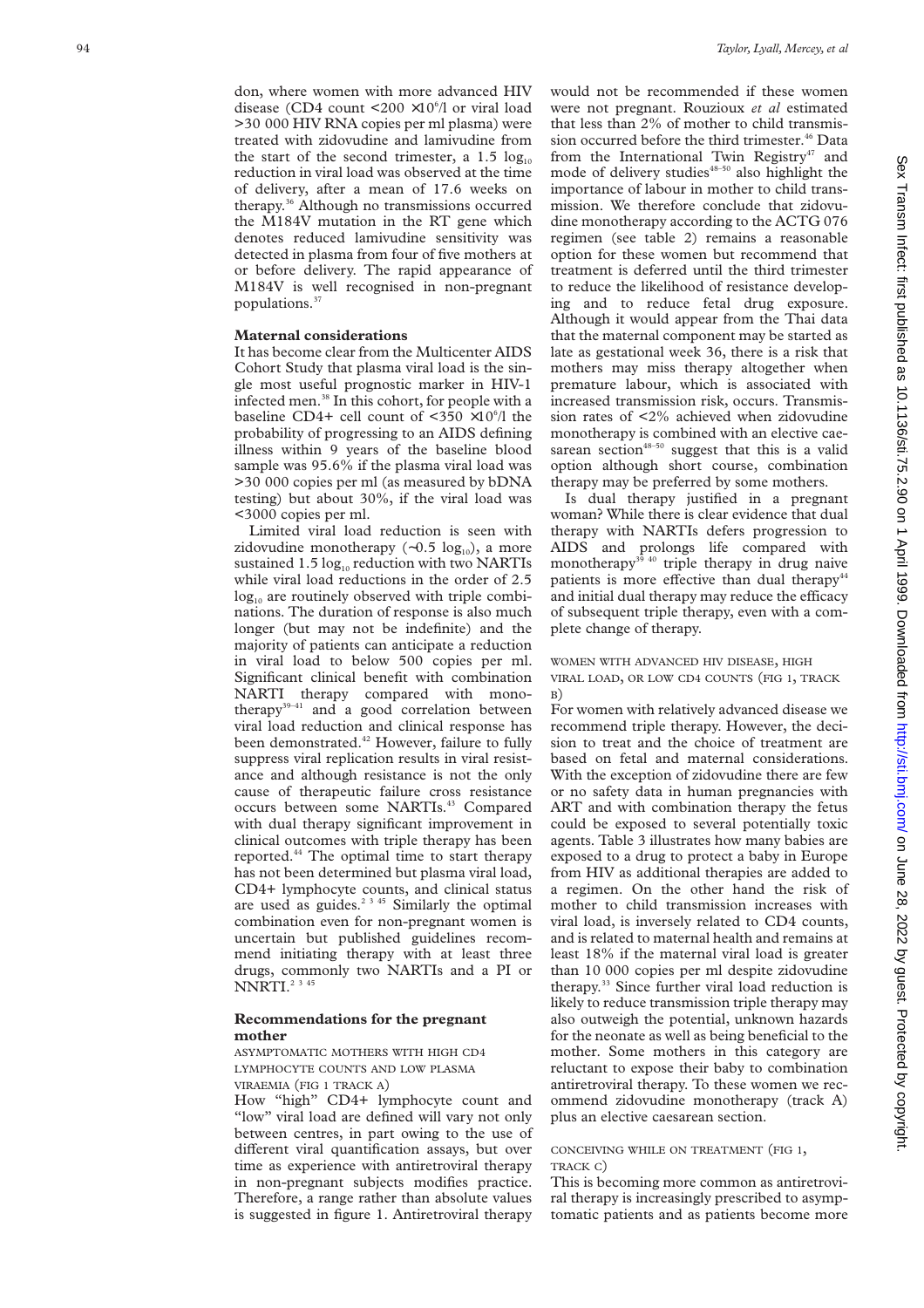

*Figure 1 Algorithm for prescribing antiretroviral therapy in pregnant women. (a) Opportunity exists to establish baseline variables before initiating therapy. (b) Symptomatic disease associated with increased risk mother to child transmission. (c) Arbitrary value: 200<500 × 10°|l <200*  $\Rightarrow$  *9% transmission with zidovudine7 >200* ⇒ *3.3% transmission with zidovudine. (d) Arbitrary value: 10 000<30 000 copies per ml plasma <10 000* ⇒ *7% transmission with zidovudine<sup>33</sup> >10 000 ⇒18% transmission with zidovudine. (e) Consider genotype effect. (f) See BHIVA guidelines.<sup>23</sup> (g) Early treatment with monotherapy might result in viral resistance but viral resistance unlikely when replication (viral load) low and therapy of short duration. (h) Discuss safety, anaemia, late unrecognised/unexpected adverse event. (i) Many physicians prescribe 250 mg twice daily rather than 100 mg five times daily. (j) ACTG 076 regimen. (k) Avoids combined marrow toxicity of zidovudine and co-trimoxazole (dose: co-trimoxazole 900 mg/m2 three times weekly). (l) Antiretroviral Pregnancy Registry (GlaxoWellcome Ltd, Greenford Rd, Greenford, UB6 0HE, tel: 0800 413524; fax: 0181 966 2338). (m) Balance maternal health considerations with fetal exposure to combination antiretroviral therapy (CART). (n) See discussion on CART in pregnancy.*

confident about their prognosis. It is likely that by the time the newly pregnant mother realises her condition and presents to the clinic embryonic development will be complete. In these circumstances stopping treatment may be too late to prevent congenital abnormalities while subjecting the fetus to additional risk of transmission as the viral load rebounds. Therefore, continuation of the preconception regimen is recommended although the addition of, or change to, zidovudine should be considered while this remains the only agent proved to reduce mother to child transmission in humans. Some mothers planning a pregnancy may detect conception at 2–3 weeks and discontinue antiretroviral therapy until the end of the first trimester. There is no evidence to confirm or refute this practice. A transient increase in viral load above pretreatment levels has been observed in 4/5 individuals stopping treatment after  $8-19$  days<sup>51</sup> but this may be

*Table 3 Ratio of babies exposed without benefit to babies exposed with benefit for each additional antiretroviral agent added to maternal therapy*

|              | Number of babies |           |                        |                             |
|--------------|------------------|-----------|------------------------|-----------------------------|
| Therapy      | At risk          | Protected | Exposed, no<br>benefit | Ratio of exposed: protected |
| Zidovudine   | 17               | 12        | 88                     | 7.3:1                       |
| Second agent | 5                |           | 97                     | 32.3:1                      |
| Third agent  | 2                |           | 98                     | 49:1                        |

more relevant to the risk of transmission to the neonate through breast feeding following peripartum antiretroviral therapy, than to intrauterine infection.

#### LATE PRESENTATIONS (FIG 1, TRACK D)

For the mother who presents too late in pregnancy to allow formal immunological and virological assessment the 076 regimen should be started with the possible addition of lamivudine and/or nevirapine (see table 2 for doses).

#### **The pretreated mother**

In the ACTG 076 study, only 1/36 mothers prescribed zidovudine had detectable genotypic resistance at the time of delivery, although in London mutations were detected 2/10 women on zidovudine monotherapy.<sup>36</sup> In the PACTG 185 study 20% of mothers had past exposure to zidovudine but the transmission rate was still lower than in the ACTG 076 study at 4.8% while in the French cohort the transmission rate was 20% in pretreated mothers.<sup>22</sup> It is advisable to monitor pretreated mothers for resistance mutations not only before therapy (when wild type genotype may be detected) but during therapy to detect early recurrence of mutant virus. For mothers with zidovudine resistant virus, combination therapy with an alternative NARTI should be considered. With increased prescribing of ART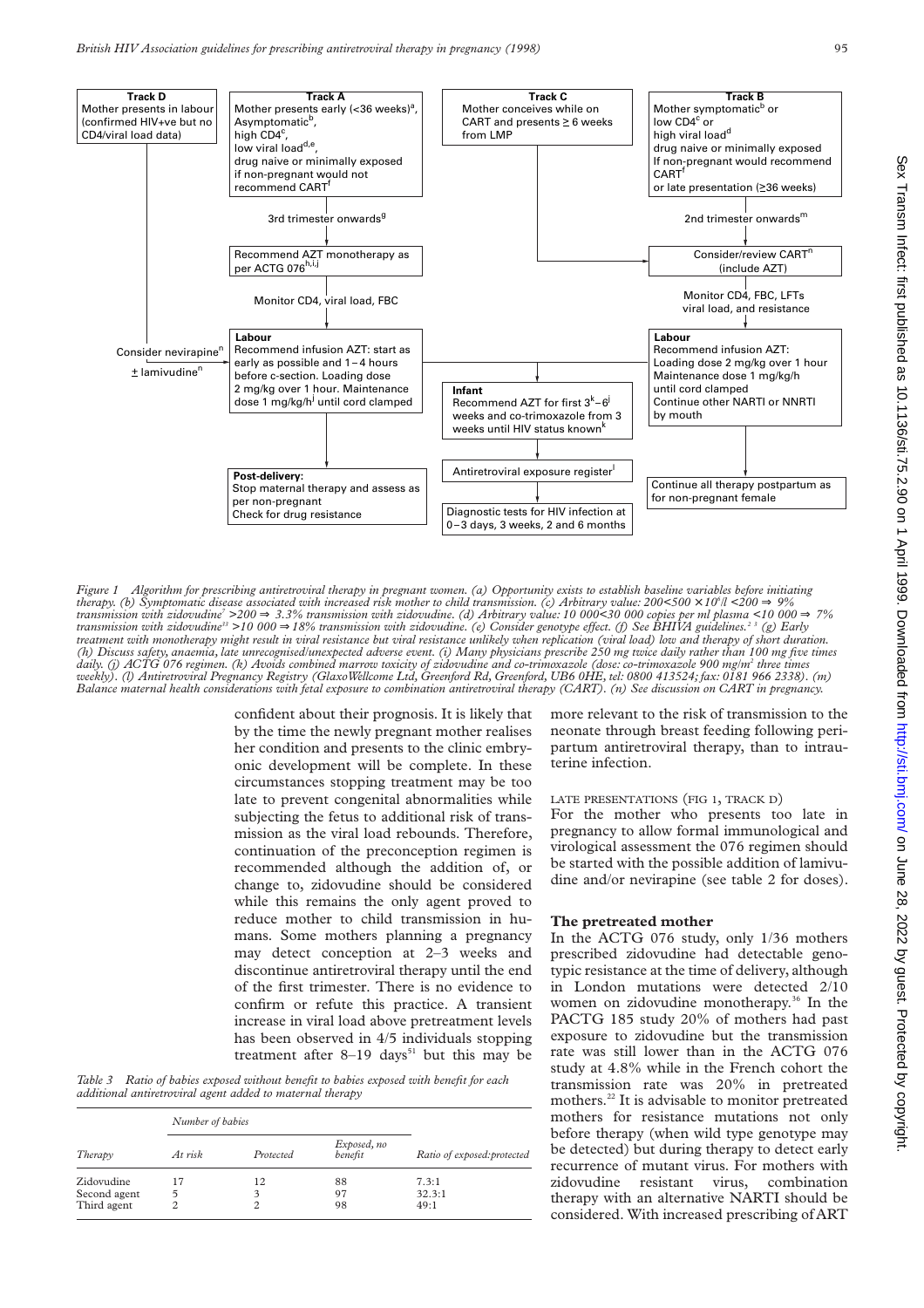the possibility of primary infection with drug resistant HIV should be considered.<sup>52 53</sup> Mother to child transmission of zidovudine resistant viruses has been reported.54

## **Monitoring of exposed infants**

The outcome of all pregnancies exposed to antiretroviral therapy should be reported to the Antiretroviral Pregnancy Registry (which in Europe is managed by GlaxoWellcome Ltd, Greenford Road, Greenford, UB6 0HE, tel: 0800 413524; fax: 0181 966 2338) so that any risks can be identified as quickly as possible. Infants exposed to combinations, particularly those containing protease inhibitors and other more recently licensed drugs, should be monitored for renal and hepatic toxicity in the early period after delivery until the profile of these drugs is better known. Until HIV infection has been excluded, infants should receive *Pneumocystis carinii* pneumonia (PCP) prophylaxis with co-trimoxazole. Although the available data suggest that zidovudine monotherapy does not delay the diagnosis of HIV infection in the infant<sup>55</sup> this remains a theoretical risk for combination therapy. In the United Kingdom all pregnant women with HIV infection should be reported anonymously to the Royal College of Obstetricians and Gynaecologists' study which is linked to the paediatric reporting scheme run by the Royal College of Paediatrics and Child Health Surveillance Unit (Contact Ms Pat Tookey, RCOG, 27 Sussex Place, Regent's Park, London NW4 RG1, tel: 0171 829 8686). This database is linked to national death and cancer registries.

The guidelines have been prepared following widespread discussions with physicians, obstetricians, and paediatricians caring for women with HIV in London. The guidelines were debated at the British HIV Association meeting in Oxford, 1998, following which they were modified to represent the consensus opinion in the United Kingdom.

- 1 Unlinked Anonymous Surveys Steering Group. Unlinked Anonymous HIV Prevalence Monitoring Programme, England and Wales. London: Department of Health, December 1996.
- 2 BHIVA Guidelines Co-ordinating Committee. British HIV Association guidelines for anti-retroviral treatment of HIV seropositive individuals. *Lancet* 1997;**349**:1086–92.
- 3 Gazzard B, Moyle G on behalf of the BHIVA Guidelines Writing Committee. 1998 Revision to the British HIV Association guidelines for antiretroviral treatment of HIV seropositive individuals. *Lancet* 1998;**352**:314–16.
- 4 Connor EM, Sperling RS, Gelber R, *et al.* Reduction of maternal-infant transmission of human immunodeficiency virus type 1 with zidovudine treatment. *N Engl J Med* 1994;**331**:1173–80.
- 5 Anti-retroviral Pregnancy Registry for didanosine, indinavir, lamivudine, saquinavir, stavudine, zalcitabine, zidovudine. Interim Report, 1 January 1989 through 31 December A collaborative project managed by Bristol Myers Squibb Co, Glaxo Wellcome, Hoffman-La Roche, Inc, and Merck & Co Inc, Research Triangle Park, NC 1997.
- 6 O'Sullivan MJ, Boyer PJ, Scott GB, *et al.* The pharmacokinetics and safety of zidovudine in the third trimester of pregnancy for women infected with human immunodeficiency virus and their infants: phase I acquired immunodeficiency syndrome clinical trials group study (protocol 082). Zidovudine Collaborative Working Group. *Am J Obstet Gynecol* 1993;**168**:1510–6.
- 7 Paediatric AIDS Clinical Trials Group Protocol 185 Executive Summary. National Institute of Child Health and Human Development, National Institutes of Health, Bethesda, MD; 1997 March 25; presented at a conference on global strategies for the prevention of HIV transmission from mothers to infants; Washington, DC, September 3–6 1997.
- 8 Dabis, F, Méda N, Msellati P, *et al.* Zidovudine to decrease mother-to-child transmission of HIV-1: A Phase II study in West Africa, 1995–1996 (ANRS 049A). Abstract TuC 444, XIth International Conference on AIDS; Vancouver, 7–12 July 1996.
- 9 Vuthipongse P, Bhadrakom C, Chaisilwattana P, *et al.* Administration of zidovudine during late pregnancy and delivery to prevent perinatal HIV transmission—Thailand, 1996–1998. *MMWR* 1998;**47**:151–4.
- 10 Sperling RS, Shapiro DE, McSherry GD, *et al.* Safety of the maternal-infant zidovudine (ZDV) regimen utilised in the AIDS Clinical Trials Group 076 Protocol. [Abstract] A conference on global strategies for the prevention of HIV transmission from mothers to infants; Washington, DC, September 3–6 1997.
- 11 Ayers KM, Clive D, Tucker WE Jr, *et al.*Nonclinical toxicology studies with zidovudine: genetic toxicity tests and carcinogenicity bioassays in mice and rats. *Fundam Appl Toxicol* 1996;**32**:148–58.
- 12 Olivero OA, Anderson LM, Diwan BA, *et al.* AZT is a genotoxic transplacental carcinogen in animal models. *J Acquir Immune Defic Syndr* 1997:**14**:A29 [Abstract 52]
- 13 Moodley J, Moodley D, Pillay K, *et al*. Pharmacokinetics and antiretroviral activity of lamivudine alone or when co-administered with zidovudine in human immunodeficiency virus type 1-infected pregnant women and their off-
- spring. *J Infect Dis* 1998;**178**:1327−33. 14 Eriksen N, Helfgott A, Doyle M. Combination antiretroviral therapy for the treatment of HIV infection in pregnant women: safety profiles in women and newborns. Abstracts of the 5th Conference on Retroviruses and Opportunistic Infections; 1998 February 1–5; Chicago, IL, 1998 [Abstract 235].
- 15 Patil SD, Livingston E, McKinney RE, *et al* and the ACTG 249 team. Does pregnancy affect the pharmocokinetics of didanosine (ddI) in HIV-1 infected women? Abstracts of the 5th Conference on Retroviruses and Opportunistic Infections; 1998 February 1–5; Chicago, IL, 1998 [Abstract 225].
- 16 Livingston E, Patil SD, Unadkat JD, *et al* and the ACTG 249 team. Placental transfer of didanosine (ddI) and initial evaluation of didanosine toxicity in HIV-1 infected pregnant women and their offspring. Abstracts of the 5th Conference on Retroviruses and Opportunistic Infections; 1998 February 1–5; Chicago, IL, 1998 [Abstract 226].
- 17 Mirochnick M, Fenton T, Gagnier P, *et al* for the Pediatric Aids Clinical Trials Group Protocol 250 Team. Pharma-cokinetics of nevirapine in human immunodeficiency virus type 1-infected pregnant women and their newborns. *J Infect Dis*1998;**178**:368–74.
- 18 Jungmann E, Mohan D, Mercey D, *et al.* Outcome of HIV-1 positive pregnancies in London since the introduction of the ACTG 076 Protocol: a retrospective analysis. 4th International Congress on Drug Therapy in HIV Infection Glasgow; 1998 Nov 8–12; [P313A] In *AIDS* 1998; **12(suppl 4)**:S96.
- 19 Lorenzi P, Masserei V, Laubereau B, *et al.* Safety of combined anti-retroviral therapies with or without protease inhibitors in pregnant HIV-infected women and their offspring. Conference Supplement, 12th World AIDS Conference Geneva; 1998 June 28–July 3 [Abstract 32453].
- 20 Sperling RS, Shapiro DS, Coombs RW, *et al.* Maternal viral load, zidovudine treatment, and the risk of transmission of HIV-1 from mother to infant. *N Engl J Med* 1996;**335**: 1621–9.
- 21 Cooper ER, Nugent RP, Diaz C, *et al.* After AIDS Clinical Trial 076: the changing pattern of zidovudine use during pregnancy, and subsequent reduction in the vertical transmission of human immunodeficiency virus in a cohort of infected women and their infants. *J Infect Dis* 1996;**174**: 1207–11.
- 22 Mayaux M-J, Teglas J-P, Mandelbrot L, *et al.* Acceptability and impact of zidovudine for prevention of mother-to-child human immunodeficiency virus-1 transmission in France. *J Pediatr* 1997;**131**:857–62.
- 23 Gibb DM, MacDonagh SE, Tookey PA, *et al.* Uptake of interventions to reduce mother-to-child transmission of HIV in the United Kingdom and Ireland. *AIDS* 1997;**11**: F53–8.
- 24 Lyall EGH, Stainsby C, Taylor GP, *et al*. Review of the uptake of interventions to prevent mother to child transmission of HIV by women aware of their HIV status. *BMJ* 1998;**316**:268–70.
- 25 Fischl MA, Richman DD, Grieco MH, et al. The efficacy of azidothymidine (AZT) in the treatment of patients with AIDS and AIDS-related complex: a double-blind, placebo controlled trial. *N Engl J Med* 1987; **317**:192–7.
- 26 Concorde Coordinating Committee. MRC/ANRS ran-domised double blind controlled trial of immediate and deferred zidovudine in symptom-free HIV infection. *Lancet* 1994;**343**:871–81.
- Centers for Disease Control. Case control study of HIV seroconversion in health care workers after percutaneous exposures to HIV-infected blood: France, UK and US, Jan '88–Aug '94. *MMWR* 1995;**44**:607–60.
- 28 Birkhead GS, Warren BL, Charbonneau TT, *et al.* Evidence for intermediate rates of perinatal HIV transmission with partial 076 regimens: results of an observational study. Abstracts of the 5th Conference on Retroviruses and Opportunistic Infections; 1998 February 1–5; Chicago, IL, 1998 [Abstract 244].
- 29 Cao Y, Krogstad P, Korber BT, *et al.* Maternal HIV-1 viral load and vertical transmission of infection: the Ariel Project for the prevention of HIV transmission from mother to infant. *Nat Med* 1997;**3**:549–52.
- 30 Mayaux MJ, Dussaix E, Isopet J, *et al.* Maternal virus load during pregnancy and mother to child transmission of human immunodeficiency virus type 1: the French perina-